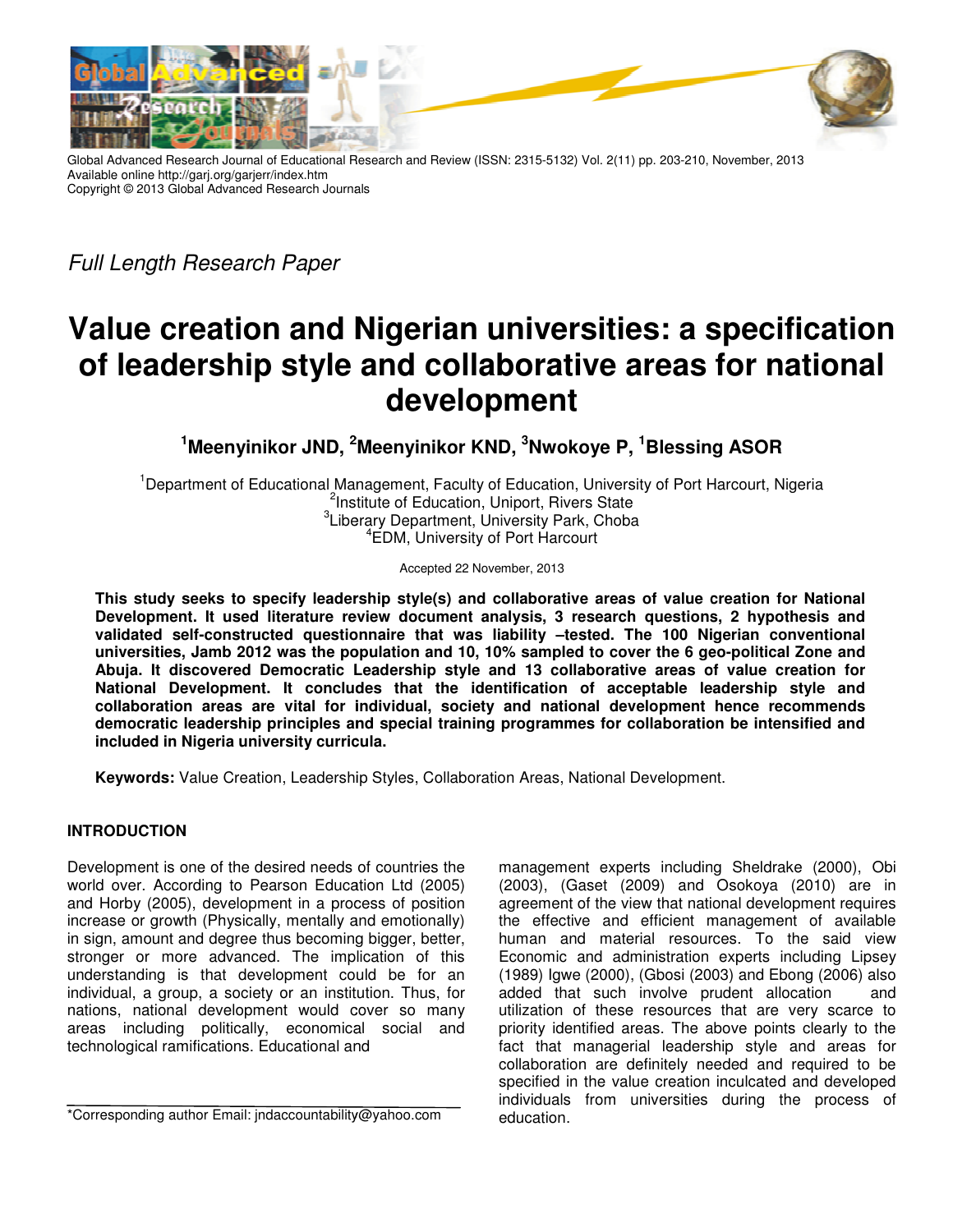#### **Statement of the Problem**

Countries the world over require a lot of coordinated efforts by individuals, groups and organizations in the allocation and utilization of its available resources for development. In the case of Nigeria, she is well known as the most populated country in Africa with a lot of human and natural resources. The implication of the above is that Nigeria has a lot of individuals, groups and human with their leaders, values standards and technique that use the abundant human and national resources to achieve their goals and objectives. However, it is not very uncommon to read in the various media and hear in different form and newscast that there are problems of national development in Nigeria. Moreover, the numerous institutions that is available in Nigeria for natural developing including education institutions. Particularly, one of the main goals of university education is to develop and inculcate proper values for the survival of the individual and society.

Apparently, this aspect value creation as it concern national development, seems not very well addressed.

# **Purpose of the Study**

This study therefore, shall focus mainly on value creation and Nigerian universities specification of leadership styles and possible-collaborative areas for national development.

# **Objective of the Study**

The specific objectives of this study shall include to:

1. Identify the style(s) of leadership that will enhance value creation for national development in Nigeria.

2. Determine the level of acceptability of the identified style(s) of leadership that will enhance value creation for national development in Nigeria by the number of Nigerian universities staff.

3. Find out the possible areas where value creation through collaborative leadership will be enhanced for natural development in Nigeria.

# **Research Questions**

The research questions of this study include

1. What style(s) of leadership will enhance value creation for national development in Nigeria?

2. What is the level of acceptability of the identified style(s) of leadership that will enhance the value creation for national development in Nigeria by the number of staff of Nigeria?

3. What are the possible areas where value creation though collaborative leadership will be enhanced for national development in Nigeria?

# **Hypotheses**

The following hypotheses shall be tested by this study

1. There is no significant difference in opinion between the teaching and non-teaching members of staff who accepted the identified style(s) of leadership that will enhance value creation for national development in Nigeria and those who did not.

2. There is no significant difference between the teaching and the non-teaching member of Nigerian universities staff as research the possible areas where value creation through collaborative leadership will be enhanced for national development in Nigeria.

#### **Review of Related Literature**

Generally speaking it is the different countries on the planet earth that make up the nations of the world. These nations have different people and things in various groups and combinations which according to Horby (2005) and Pearson Educational limited (2005) need development. National development as concept has different connotations by different professional and groups. For instance, Economists understand national development from the view point of Gross Domestic Products and per capital income as well as the balance of trade between nations, Lipsey (1989) Obasi (2000) Robert (2003) and Ebong (2006). Sociologists and Civil Servants view it from the angle of peace and harmonious relationship, Bako (2002), Asuu (2009), Anikpo (2011) and Ethel (2013). Engineers and technologists look at it from the manufacturing and construction potentials, Ajienka (2012), Unachukwu(2013) and Nwodim (2013). Business Tycoons see National development from the angle of trade connections and business extensions, Ajumogabia (2011), the Port Harcourt chamber of commerce, industry, mines and Agriculture (2013).

Management and administration experts see National development from the angle of effective and efficient utilization of available human and material resources, Koontz and Weirich (1989) Lassa (2001), Mathis and Jackson (2006) and Onyekwere (2013). Educationalists understand National Development from the point of improvement and contribution to knowledge and intellectual capability, Handson (2002) Glatthorm (2005), Fullam (2009) and Tobiri (2012).

From the above understandings of national development, there is an underlying implicative thread common to all of them and that is leadership. Briman, Desminone Porter and Guret (2006), Nnabuo Okorie,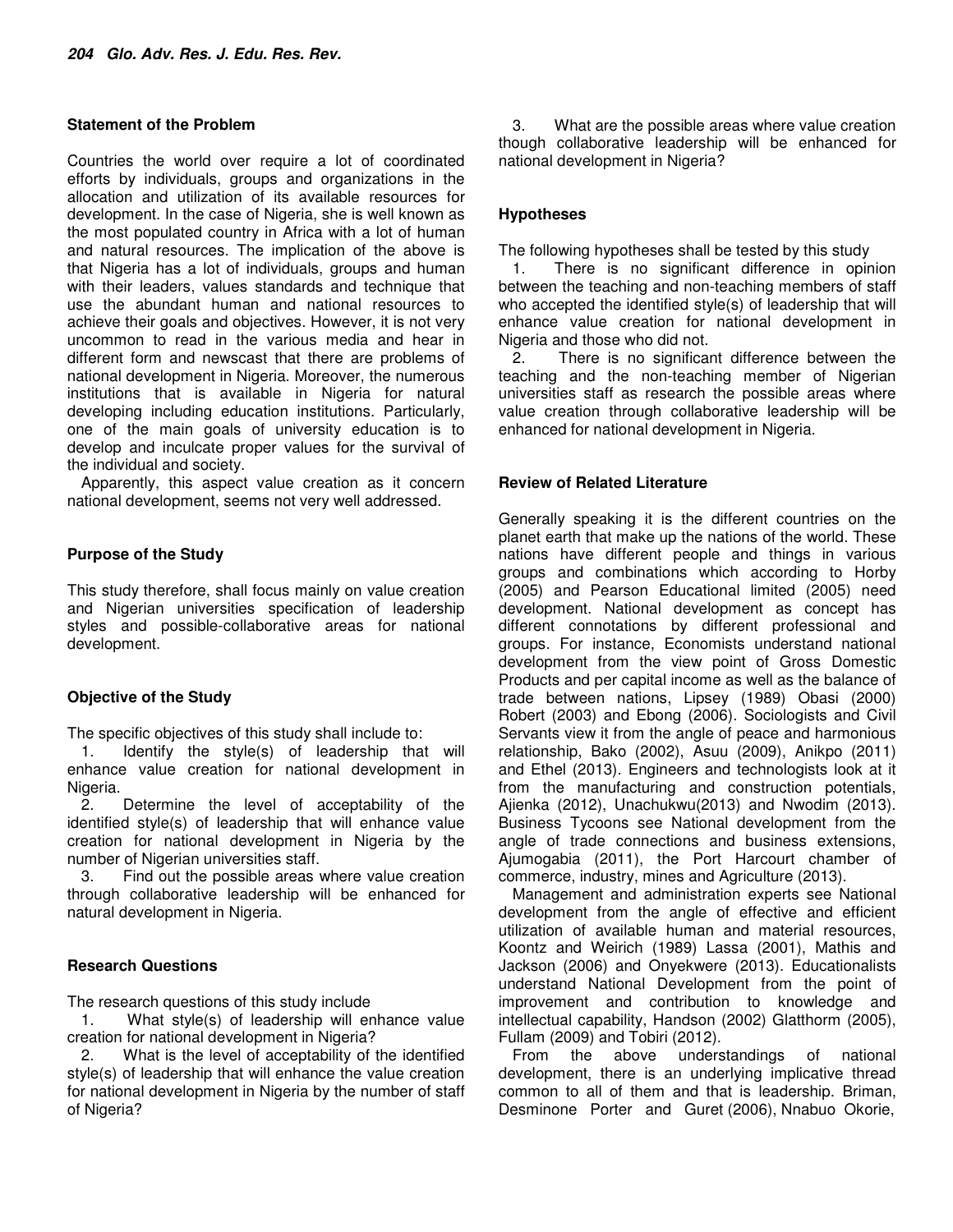Nwideeduh and Uche (2006), Meenyinikor (2008) and Radio Link(2013) are in agreement that leadership is the position of a leader- a person who is in charge, first before, central during and last after any action(s) – who must have follower(s). The implication of leadership is that there must be collaborations between two or more individual human or legal beings.

Although Fanton (2010) Obinna (2013) and Anya (2013) dwelt mainly on collaboration with universities, the Port Harcourt chamber of commerce, industry, mines and agriculture (2013), the institute of corporate administration of Nigeria (2013) and Ajienka (2013) pointed out other-areas of partnership, merger, amalgamation, conglomeration and marriage.

However, Ade-Ajayi (2001), Adebola and Ademola (2004) and Akpama (2007) are very much concern with the sustainability of the collaboration for national development. It is very important to summarise and note very well that the federal republic of Nigeria, (2001,2004) stipulate the goals of tertiary education of which university education is the apex to include the contribution to national development through high level relevant manpower training as well as to develop and inculcate proper value for the survival of the individual and society.

It is the view of this paper that the term value is not restricted and should not be restricted to money, an amount of money or money's worth that is what money can purchase or procure, but should includes the importance, usefulness, significance, interesting quality or ideas of something or somebody real or imagined, physical or emotional and tangible or intangible. This makes the type of value under consideration in this paper to be positive, profitable, acceptable, permissible and lucrative.

On the other hand, creation connotatively is the act or process of making, designing, inventing, manufacturing, producing or arranging something new, different or additional that has not been in existence before. The above had also been the views of Sherr and Teeter (1991) UNIESCO (2002) and Etfah (2003) as well as the requirement of Akpan (2008) and Onyekwere (2012). The missing link therefore is the specification of the leadership styles and collaborative areas national development from the universities –Ivory towers.

# **METHODOLOGY**

This study used the descriptive survey research designed. This was because the informative required for to study were all in existence and what was needed was to elicit them from the available respondents who were also on ground. The population consisted of all the convectional universities in Nigeria. According to the Joint Admissions and Matriculation Board (2012), there are

100 conventional universities in Nigeria made up of 25 federally funded, 30 state-owned and 45 owned by private individuals and faith-based organizations.

The stratified random sampling technique was used for the selection of 10% of the target population having in view the number of statistical computations anticipated for the study. Thus, there were 3 each of the federal and state –owned and 4 for the privately owned. It was done in such a way and manner that all the six geopolitical zones of the nation and the federal capital territory were equally represented as shown in table 1 below.

Related literature review document analysis and interview scheduled were applied in the self construction of questionnaire which was the major instrument of the study. The questionnaire was validated by demo colleagues who are experts in research instrumentation. The validated questionnaires were tested with the testretest reliability technique to have a reliability coefficient ratio of 0.86 before it was administered. The principal researcher employed the assistance of colleagues and trained research assistants to administer the 25 copies of the questionnaire to both the teaching and non teaching members of staff at each of the chosen universities in the sample within two weeks. At the end 486 copies were retrieved out of the total of 500, which means that there was a 97.2% rate of returns. This was made up of 246 or 98.4% and 240 or 96% for both the teaching and non teaching members of staff respectively as shown in table 2.

For the purpose of answering the research questions, descriptive statistic including sample percentages and frequencies were applied but the chi signified the students t-test inferential statistics were applied in testing the hypothesis at 5% significant level of confidence using the appropriate of freedom.

# **Presentation and Analysis Results**

Answering Research Questions

# **Research Question 1**

What style(s) of leadership will enhance value creation for national development in Nigeria?

Table 3 is about the style of leadership that will enhance value creation through collaborative leadership in Nigerian universities. Specifically, at shows that the democratic leadership style with the series number 4 is the accepted style because it has the highest frequency of 339 out of the total 486 that responded and scored a percentage of 69.76% which is far above the average of 50%. The other styles were not accepted because of their low frequencies and percentage scores that were not up to the 50% average scores.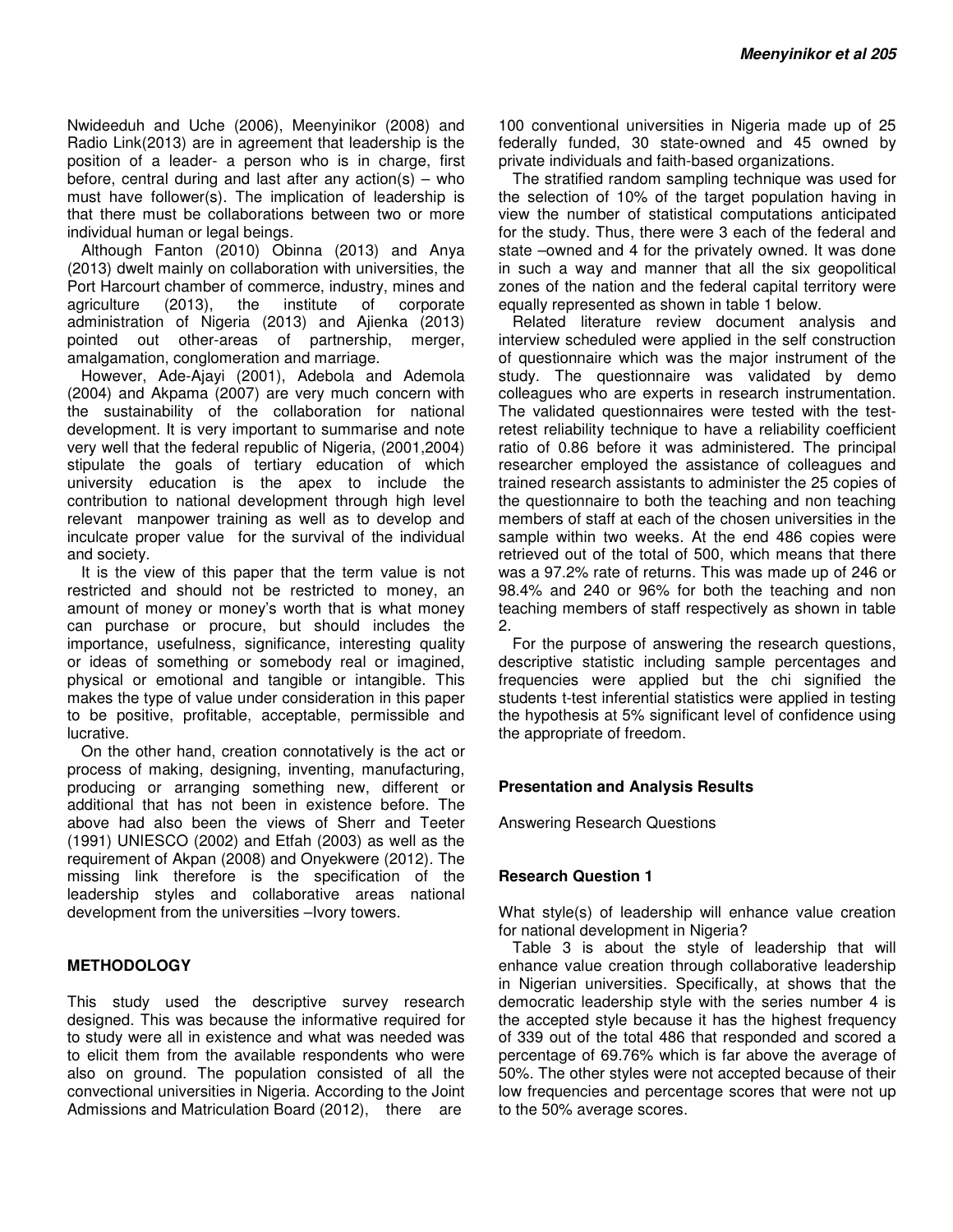#### **Table 1** Population and Style

| Particulars/variables      | Conventional universities |               |                 | Total        |
|----------------------------|---------------------------|---------------|-----------------|--------------|
|                            | Federal                   | State         | Private         |              |
| Population                 | 25                        | 30            | 45              | 100          |
| sample (10% of population) | З                         | 3             | 4               | 10           |
| S/N Geopolitical Zones     |                           |               |                 |              |
| North - East<br>1.         | $=$                       | Maiduguri     | Taraba          | $\mathbf{2}$ |
| North -West<br>2.          | Kano                      | $=$           | $=$             |              |
| 3.<br>North Central        |                           | Benue         | $=$             |              |
| South -East<br>4.          | $=$                       | $=$           | Anambra         |              |
| 5.<br>South - West         | Lagos                     | $=$           | Ibadan          | 2            |
| 6.<br>South-South          | Port Harcourt             | <b>Rivers</b> | $=$             | 2            |
|                            |                           |               | Abuja (Federal) |              |
| Federal capital territory  |                           |               |                 |              |
| <b>Total Sample</b>        | 3                         | 3             | 4               | 10           |

**Table 2** Instrument Administration & Retrieval Returns

|                                                                       | Teaching staff | Non-teaching staff | Total |
|-----------------------------------------------------------------------|----------------|--------------------|-------|
| Sample copies<br>Retrieved copies<br><b>Retrieval Rate of Returns</b> |                |                    |       |

**Table** 3 Leadership style for value creation through collaboration

| S/N | Name of Leadership style       | Frequency | Parentage | Ranking            |
|-----|--------------------------------|-----------|-----------|--------------------|
|     |                                |           | %         | Remarks            |
|     | Charismatic Leadership Style   |           | 2.32      | $3^{\text{rd}}$ NA |
| 2.  | Laissez Faire Leadership Style |           | 0.43      | 4 <sup>th</sup> NA |
| -3. | Autocratic Leadership Style    | 134       | 27.49     | $2^{nd}$ NA        |
| -4. | Democratic Leadership Style    | 339       | 69.76     | 1 <sup>st</sup> A  |
|     | Total                          | 486       | 100%      |                    |

A = Accepted style of leadership because of the high frequency and a percentage score of over 50% average. NA = Not accepted for low frequency and low percentage score.

**Table** 4 Level of acceptability of democracy for value creation and national development

| Staff/frequency          | Accepted:<br>Agreed |          | Not Accepted:<br>Not agreed |          |            |          |
|--------------------------|---------------------|----------|-----------------------------|----------|------------|----------|
|                          |                     | %        |                             | %        |            | %        |
| Teaching<br>Non-Teaching | 186<br>153          | 76<br>64 | 60<br>87                    | 24<br>36 | 246<br>240 | 51<br>49 |
| <b>Total</b>             | 339                 | 70       | 147                         | 30       | 486        | 100      |

Level of acceptability =  $70%$  (very high)

#### **Research Question2**

What is the level of acceptability of the identified style(s) of leadership that will enhance the value creation for national development in Nigeria by the number of staff of Nigeria?

Table 4 is about the level of acceptability of the identified style of leadership that will enhance value creation for national development in Nigeria by university members of staff. Specifically it shows that the teaching members of style have a frequency 186 or 76% for accepted and 60 or 24% not accepted. On the other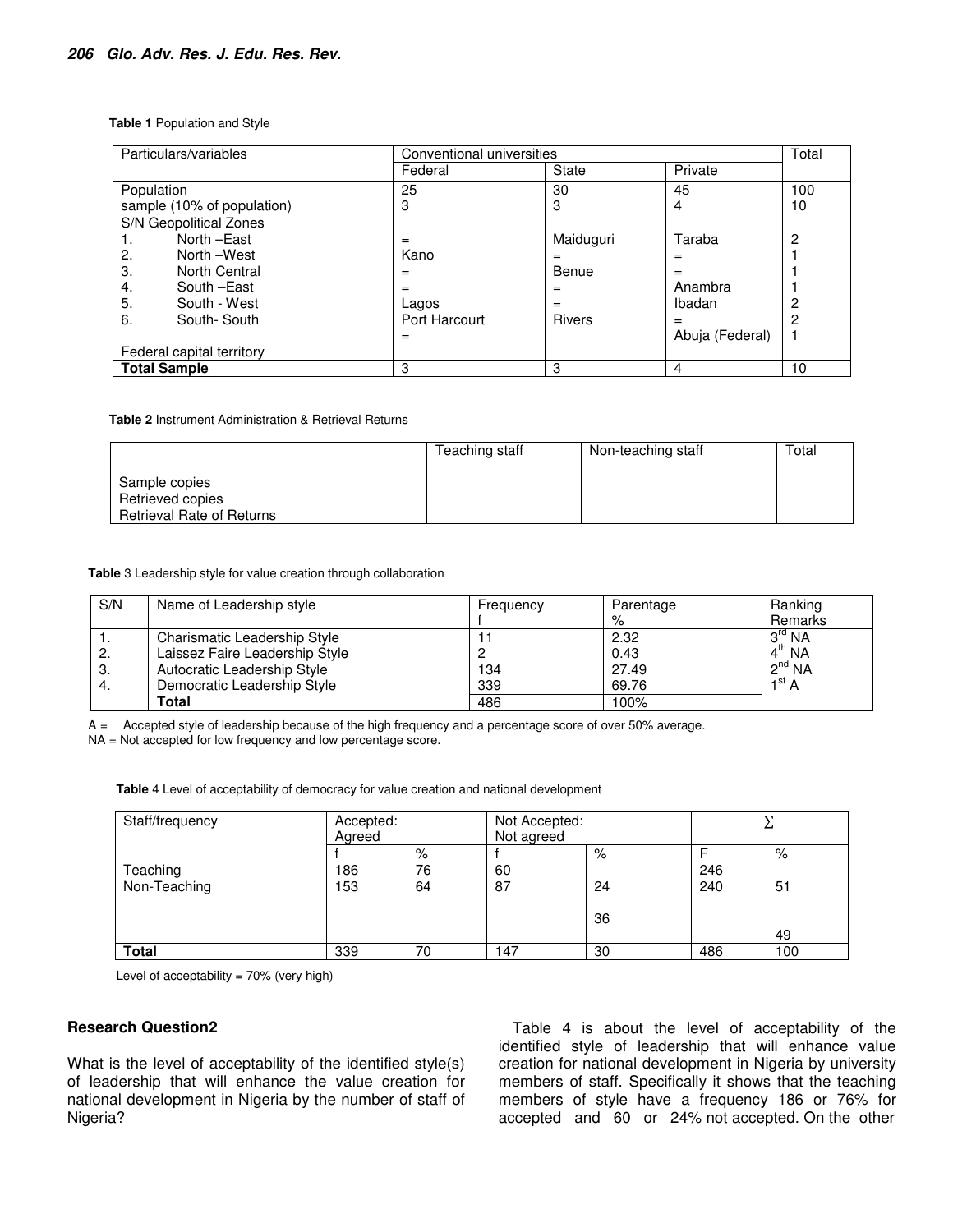| S/N              | Areas for value creation through collaboration                                               | Teaching staff<br>$N = 246$ |      | Non-Teaching staff<br>$N = 240$ |      | Total<br>$N = 486$ |      |
|------------------|----------------------------------------------------------------------------------------------|-----------------------------|------|---------------------------------|------|--------------------|------|
|                  |                                                                                              | frequency %                 |      | frequency %                     |      | frequency %        |      |
| $\mathbf{1}$ .   | Exchange of personal & commodities                                                           | 182                         | 74   | 134                             | 56   | 316                | 65   |
| 2.               | Quality Output production of graduates, goods &<br>services                                  | 236                         | 96   | 233                             | 97   | 469                | 97   |
| 3.               | Efficient Resource Allocation & Utilization                                                  | 228                         | 93   | 209                             | 87   | 437                | 90   |
| $\overline{4}$ . | Management & Administration                                                                  | 219                         | 98   | 223                             | 93   | 442                | 91   |
| 5.               | International Diplomacy & Globalization                                                      | 147                         | 60   | 125                             | 52   | 272                | 56   |
| 6.               | Work Ethicques, industrial Actions & Work stoppages                                          | 180                         | 73   | 171                             | 71   | 351                | 72   |
| 7.               | Safety, Security & Crime Control                                                             | 241                         | 98   | 216                             | 90   | 457                | 94   |
| 8.               | Recording, Bookkeeping, Accounting & Accountability                                          | 233                         | 95   | 230                             | 96   | 463                | 95   |
| 9.               | Procedures before & during marriage relationship<br>including procreation & Child upbringing | 138                         | 56   | 192                             | 80   | 330                | 68   |
| 10.              | Religious Preaching & Modes of Worshipping God                                               | 140                         | 57   | 154                             | 64   | 294                | 61   |
| 11.              | Governance, Government & Leadership aspiration                                               | 202                         | 82   | 187                             | 78   | 389                | 80   |
| 12.              | Information<br>Communication<br>and<br>Technology<br>Processing & Presentation/Reposting     | 224                         | 91   | 214                             | 89   | 438                | 90   |
| 13.              | Rewards, Awards & Promotion                                                                  | 239                         | 97   | 228                             | 95   | 467                | 96   |
|                  | Total                                                                                        | 2609                        | 1061 | 2,516                           | 1048 | 5125               | 1055 |
|                  | Average                                                                                      | 201                         | 82   | 193                             | 81   | 394                | 81   |

**Table 5** Possible Areas for Value Creation through Collaborative Leadership

#### **Table 6**

| Staff<br>Frequency | Accepted:<br>Agreed |          | Not agreed | Not Accepted: |     |    |           | $X^2$ value |      | Ho.    |
|--------------------|---------------------|----------|------------|---------------|-----|----|-----------|-------------|------|--------|
|                    | Observed            | Expected | Observed   | Expected      | ℸ   | df | $\propto$ | cal         | tab  |        |
| Teaching           | 186                 | 172      | 60         | 74            | 246 |    |           | ັ           |      |        |
| Non-Teaching       | 153                 | 167      | 87         | 73            | 240 |    | .05       | 7.65        | 3.84 | reject |
| <b>Total</b>       | 339                 |          | 147        |               | 486 |    |           |             |      |        |

P>0.05

hand, the non-teaching staff has a frequency 153, or 64% for accepted and 87 or 36% for not accepted. Since the total (186+153) is 339 which is 70% for accepted (agreed), it is concluded that the level of acceptability of the identified style of leadership that will enhance value creation for National Development in Nigeria is 70% and is very high.

#### **Research Question 3**

What are the possible areas where value creation though collaborative leadership will be enhanced for national development in Nigeria?

Table 5 in about possible areas where value creation through collaborative leadership will be enhanced for National Development in Nigeria. Specifically it shows that there are 13 possible areas, each of which has the frequencies and percentage scores by both the teaching

and non-teaching members of staff of Nigerian universities. There is also a total column the teaching and the nonteaching staff as well as the combined percentage scores.

On the average, 201 or 82% of the teaching staff and 193 or 81% of the non-teaching staff which give a total of 394 or 81% of all the respondents are of the view two there 13 possible areas where value creation through

collaborative leadership will be enhance for national development in Nigeria.

#### **Testing the Hypotheses**

Hypothesis 1: There is no significant difference in opinion between the teaching and non-teaching members of staff who accepted the identified style(s) of leadership that will enhance value creation for national development in Nigeria and those who did not.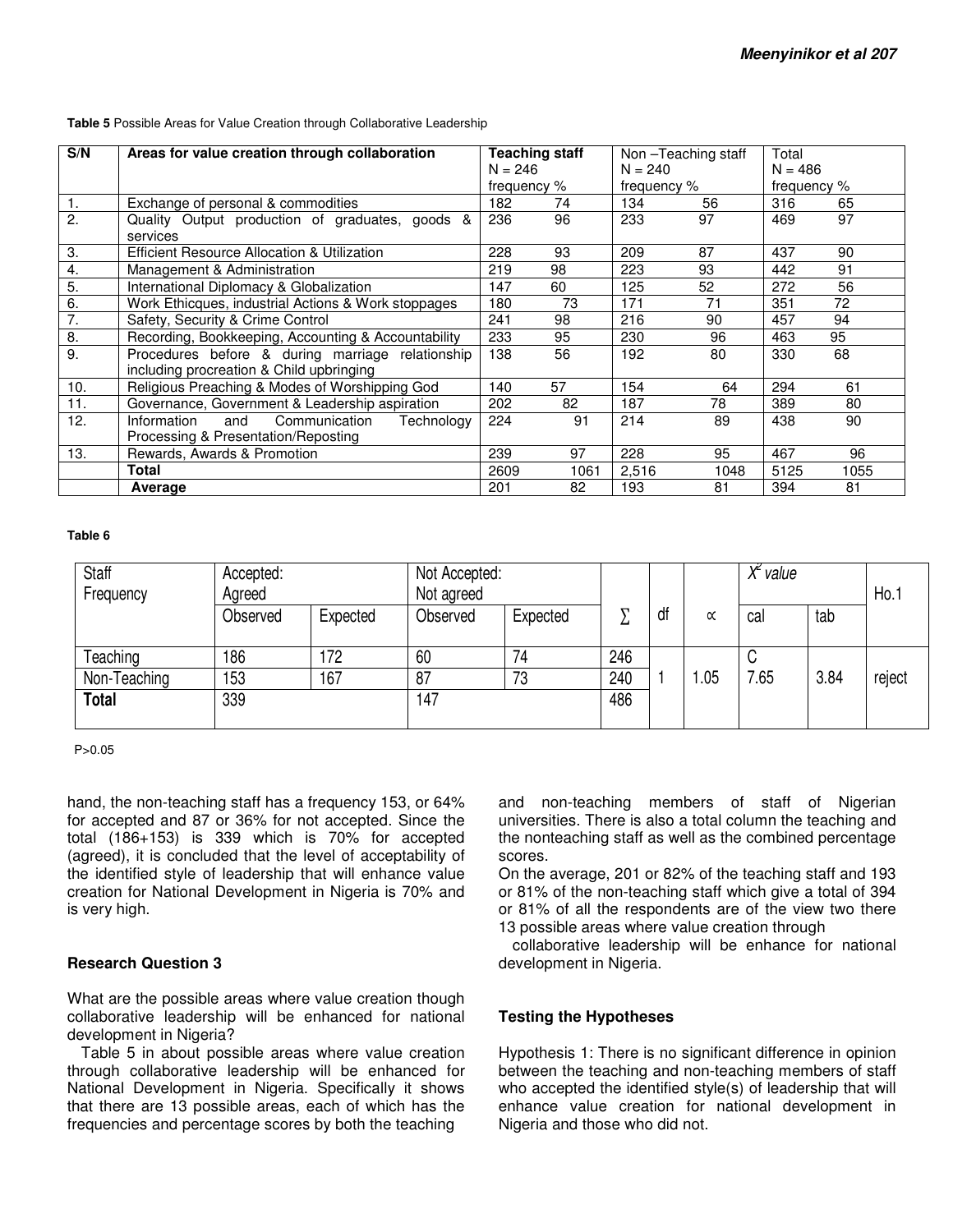**Table 7** Particular for Decision on Hypothesis 2

| Staff        | N  | ᠇<br>∸ | $\overline{\phantom{a}}$<br>$\Lambda$ | S.D | Variance | df | $\propto$ | $X^2$ value |       | Ho.2   |
|--------------|----|--------|---------------------------------------|-----|----------|----|-----------|-------------|-------|--------|
|              |    |        |                                       |     |          |    |           | cal         | tab   |        |
| Teaching     | 13 | 1061   | 82                                    | 233 | 54289    |    |           |             |       |        |
| Non-Teaching | 13 | 1048   | 81                                    | 221 | 48841    | 24 | 0.05      | 0.011       | 2.064 | Accept |
| Total        | 26 | 2109   | 163                                   | 454 | 103,130  |    |           |             |       |        |
| P < 0.05     |    |        |                                       |     |          |    |           |             |       |        |

Table 6 shows the particulars inform which the decision for hypothesis I in based. Specifically it shows that at 0.05 significant levels with 1 degree of freedom the calculated Chi-square value of 7.65 in greater than the table value of 3.84 hence hypothesis 1 in rejected. It is therefore concluded that there is a significant difference in the opinion between the teaching and the we nonteaching members of staff who accepted the identified style of leadership enhance value creation for national development in Nigeria and those who did not.

Hypothesis 2: There is no significant difference between the teaching and the non-teaching member of Nigerian universities staff as research the possible areas where value creation through collaborative leadership will be enhanced for national development in Nigeria.

Table 7 supplies the particulars from which the decision for Hypothesis 2 is anchored. Specifically it shows that with 24 degree of freedom at 0.05 significant level of confidence, the calculate students t value of 0.011 is less than the table value of 2.064 hence hypothesis 2 is accepted. Therefore, it is concluded that there is no significant difference between the teaching and the nonteaching members of staff of Nigeria causative as regards the possible areas where value creation through collaborative leadership will be enhanced for national development in Nigeria.

#### **DISCUSSION OF FINDINGS**

This study has specified that the democratic leadership style will enhance value creation for national development. This specification agrees with Briman et al (2006) and Nnabuo et al (2008) that leadership is only the position of a leader whose activities ensures the collaboration of ethics and according to Lassa (2001) Mathic etal (2006) Onyelewere (2013) effectively and officially use the available human and material resources to achieve predetermined objectives. Without a leadership style that embraces the different individuals and groups in a nation Horby (2005) as well as the professionals Robert (2003). Ajinenka (2012) and Unachikwu (2013) meaningful collaboration that will lead to successes in development will be lacking. Also the study reviews a very high level of acceptability for democracy as a leadership style that will enhance economic, social –political and technological development of the nation Buko (2002) Anikpo (2011) and Nwodim (2013).

Another important revelation of the study is the specification of possible areas for value creation so an to enhance national development. It might be agreed that these areas are not new Sheldrake (2000) Obi (2003) and Garet (2009) but according to Osokoya (2010) Faciton (2010) Ajumogobic (2011), Anya (2013), the Port Harcourt chamber of commerce industry, mines and Agriculture (2013) and the instituted of corporate administration of Nigeria (2013) they point out the areas of priority that can be just tackled using scale of preference earlier identified by Lipsey (1989). This priority or the drawing of scale of preference and channeling of resources to address is what accounts for effective and efficient management Koontz and Wechrich (1989) Fullam (2009) and Tombari (2012) hence repressible for classification of nations as developing or developed. These personalities, professional and groups are all most appropriately highly baked known and identified from the Ivory tower-universities. The federal republic of Nigeria (2004) Ajienka (2012).

# **CONCLUSION**

All over the world and particularly in Nigeria, one of the goals of university education is to develop and inculcate proper values for the survival of the individual and the society. Value creation is therefore one of the most importance desires of every individual, human or legal, because it has to do with the outmost satisfaction of wants and sufficient provision of needs when required. This cannot be done independently and alone. The identification of a generally acceptable style of leadership that will create an atmosphere for enhanced participation as well as proper specification of appropriate areas where collaboration is mostly needed is very vital not only for the individual and society but also for national development.

#### **RECOMMENDATION**

The following recommendation and hereby made

1. Democratic principles and associated ideologies should be enhanced and enforced into all activities and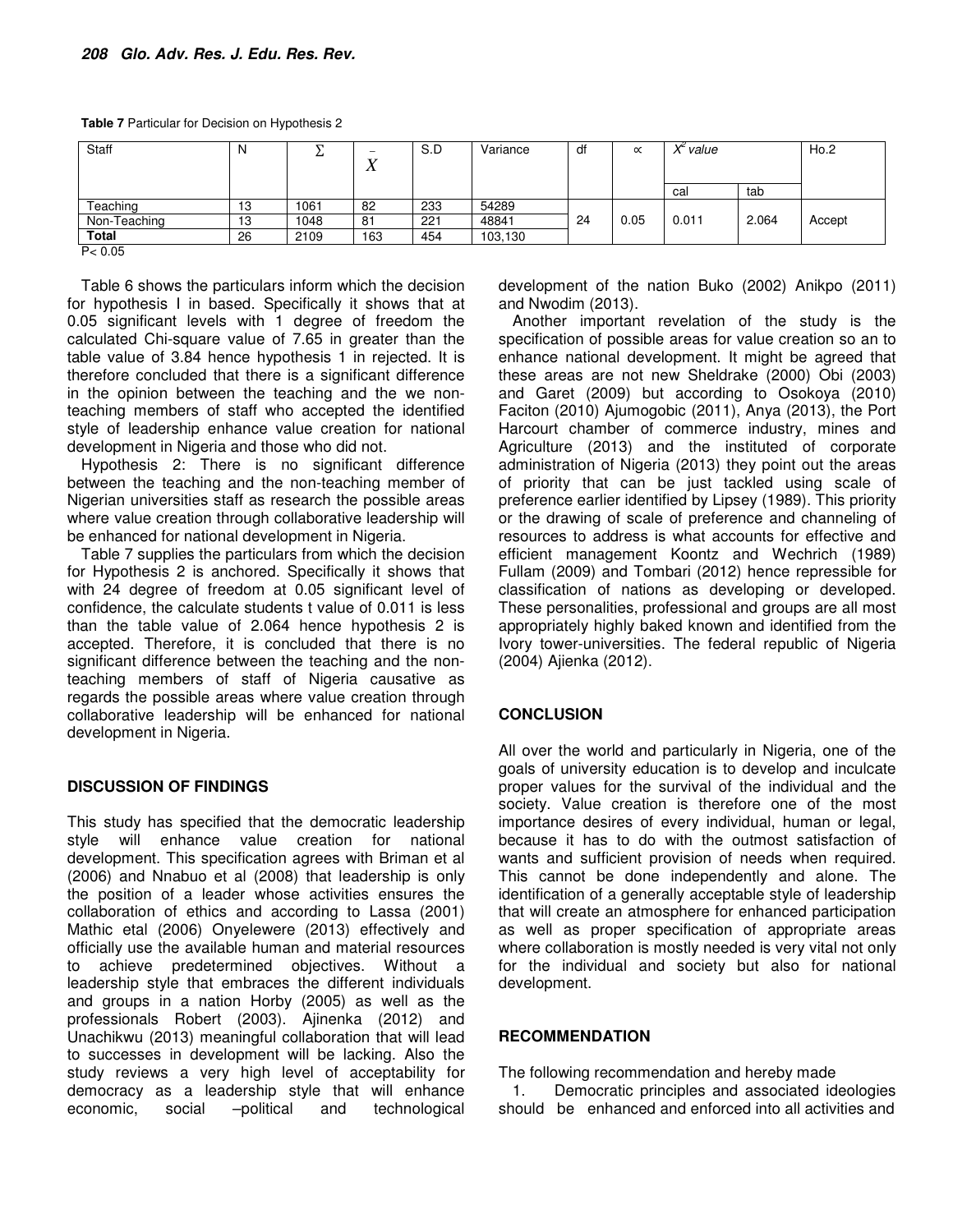practices in the Nigeria universities since democracy in the generally accepted best style and in line with global and international best practice.

2. Special training workshops seminars, submits, and lectures for value creation through collaboration should be intensified and encouraged by the government, government agencies and the universities to cover ever those outside their institutions.

3. Special concessions in the forms of tax rebates rates reduction or outright removed of levies should be practice individuals and forms in partnerships, mergers amalgamations or agglomerations by the government to encourage value creation through collaboration in order to enhance national development.

4. Nigeria universities should annually publish their various outputs during their convocation and graduations so that the citizenry will become aware of their areas of specialization in terms of goods and service to enhance collaboration for national development.

#### **REFERENCES**

- Ade-Ajayi JF (2001). "Paths to the sustainability of Higher Education in Nigeria the Nigeria Social Scientist. 4(2): 8.
- Adebola OJ and Ademola A (2004). Quality sustenance in Nigerian Educational System: Challenges to government. Paper presented to NAEAP Conference at Jos.
- Ajienka JA (2012). The New Uniport: The making of an entrepreneurial university. Port Harcourt: Uniport- publications.
- Ajienka JA (2013). Recognizing the power of information Unique Uniport 1(3):3.
- Ajumogobia HO (2011). "The challenge of National Building: Empowerment expectation and Entitlement". Convocation lecture of the 19-23<sup>rd</sup> convocation of Rivers State University of Science and Technology, October 14.
- Akpama EG (2007). Educational reforms for sustainable development in Nigeria. Journal for Nigeria Education Philosophy 20(2) 20-27.
- Akpan O (2008). Recreating Education for National Building. A lead paper, presented at the annual National Conference of ASSEQEN held in COE, Afiha-NSip Akwa Ibom State; May 12-16.
- Anikpo M (ed) (2011). "The 2009 Asuu Strike". Issues, intrigues and challenges Ibadan: Freedom press and publishers.
- Anya AO (2013). The Idea and uses of the University in the  $21<sup>st</sup>$  century: 29<sup>th</sup> convocation lecture. Port Harcourt: University of Port Harcourt press Ltd.
- ASUU (2009). Agreement between the Federal Government of Nigeria (FGN) and the Academic staff union of universities (ASUU) October 2009. Abuja: ASUU.
- Bako S (2002). Union, State and Crises of Higher Education. A paper presented at the 27<sup>th</sup> committee of Registrars of Nigeria. Universities meeting at Ogun State University, October 18-19.
- Briman B, Desminone L, Porter A and Garet M (2006). Designing Professional development that works. Educational Leadership 57(8): 28-33.
- Ebong JM (2006). *Understanding Economics of Education.* Port Harcourt: Eagle Lithograph Press.
- Effah P (2003). State of Higher Education in Ghana in Teferra, D and A Altbach P.G. (Eds). Africa Higher Education: an International Reference Handbook. Indiana: Indiana University Press. Pp 338-349.
- Ethel T (2003). Nduka tasks FG on Asuu Crisis Educational Development. Uniport weekly 15(8):2.
- Fanton JF (2010). Universities as strategic partners in National Development: A convocation lecture delivered at University Port Harcourt, Nigeria on 6 May, 2010 during the 26<sup>th</sup> convocation of the

University of Port Harcourt, Rivers State.

- Fullam M (2009). *Teacher Development and Educational Change.* London: Falmer Press.
- Federal Republic of Nigeria (2001). *Manual on University Management*. Abuja: National Universities Commission.
- Federal republic of Nigeria (2004). *National Policy on Education.* Abuja: NERDC.
- Garet MS (2009). What makes. Professional Development Effective. *American Edu. Res. J.* 38(4):915-945.
- Gbosi AN (2003). *Economics of Human Resources Development.* Port Harcourt. Emihai printing and publishing co.
- Glatthorn A (2005). *Quality teaching through Professional Development*. Califonia: Corwin Press.
- Handerson E (2002). *The Evaluation of in-service teacher* Chicago: University of Chicago Printing Press.
- Hornby AS (2001). Oxford Advanced Learners Dictionary of Current<br>English 6<sup>th</sup> Edition. Oxford, Oxford University Press.
- Igwe LEB (2000). *Fundamental Theories, Concepts, Principles and Practice of Educational Administration.* Port Harcourt: Petrup Enterprises Nig.
- Joint Admisson and Matriculation Board (2012). *2013Unified Tertiary Matriculation Brochure 2012/2013 Academic Session.* Abuja: JAMB
- Koontz H and Weihrich H (1989). *Management 9th Edition*. New York: McGraw-Hill Bose Company.
- Lassa PN (2001). "Management of Human and Material Resources in tertiary Education in Nigeria." Being a paper presented at the workshop for Provosts of Colleges of Education in Nigeria with the theme of improving effectiveness and efficiency in the management of today's tertiary institutions held at University of Nigeria Nsuka September.
- Lipsey RG (1989). *An Introduction to Positive Economics* London: Weidenfold and Nicolson Ltd.
- Mathis RL and Jackson JH (2006). *Human Resource Management, eleventh. Edition. London: Thomson Corporation.*
- Meenyinikor JND (2008). *Zaa Mesi Lead Me.* Port Harcourt: Emhai Printing Publishing Co.
- Nwodim O (2013). The making of an Entrepreneurial University: Ajenka's score card et 3. *Unique Uniport* 1(3): 6-7.
- Obi E (2003). *Educational Management and Practice.* Enugu: Jamoe Enterprises (Nig).
- Obasi E (2000). *The Economics of Education in Nigeria* Mbaise: New Vision Publishers.
- Obinna N (2013). University –Industry Partnership: The total E and P example *Uniport Weekly* 1(3):17.
- Onyekwere G (2012). Value Creation as an Organizational Growth strategy. Paper presented at 3<sup>rd</sup> Quarter Management conference of the institute of cooperate administration of Nigeria Abuja.
- Onyekwere G (2013). Understanding New World of work and the emerging challenges. Keynote address at inst of corporate administration address Admin professionals summit. Gbana –Accra July,22-26.
- Osokoya IO (2010). *History and Policy of Nigeria Education in World Perspective* Ibadan: AMD Publishers.
- Pearson Education Ltd (2005). *Longman Dictionary of Contemporary English: The Living Dictionary , 9th Edition. Lagos: Longman Nig PLC.*
- Radio Link (2013). Federal Radio Network discussion centre for management development. Saturday 14. Sept- 8 -10am.
- Robert B (2003). Economic Growth in a Cross Section Countries. *Quarterly J. Eco.* 106(2): 407-414.
- Sheldrake J (2000). *Management theory: from Taylorism to Japanization* London: Thormson Learning – Business Press.
- Sherr L and Teeter D (Eds) (1991). *Total Quality Management in Higher Education: New Direction for Institutional* Research No.71 Sanfrancisco: Jossey-Bass.
- The Institute of Corporate Administration of Nigeria (2013). Training will enhance your Professionalism and Marketability. *2013 Q3 Newsletter*  pp1-4.
- The Port Harcourt Chamber of Commerce Industry, Mines and Agriculture (2013) membership Benefits *Newsletter* 1(6):2.
- Tombari O (2012). Education will fare Worse in 2012. *The Punch*